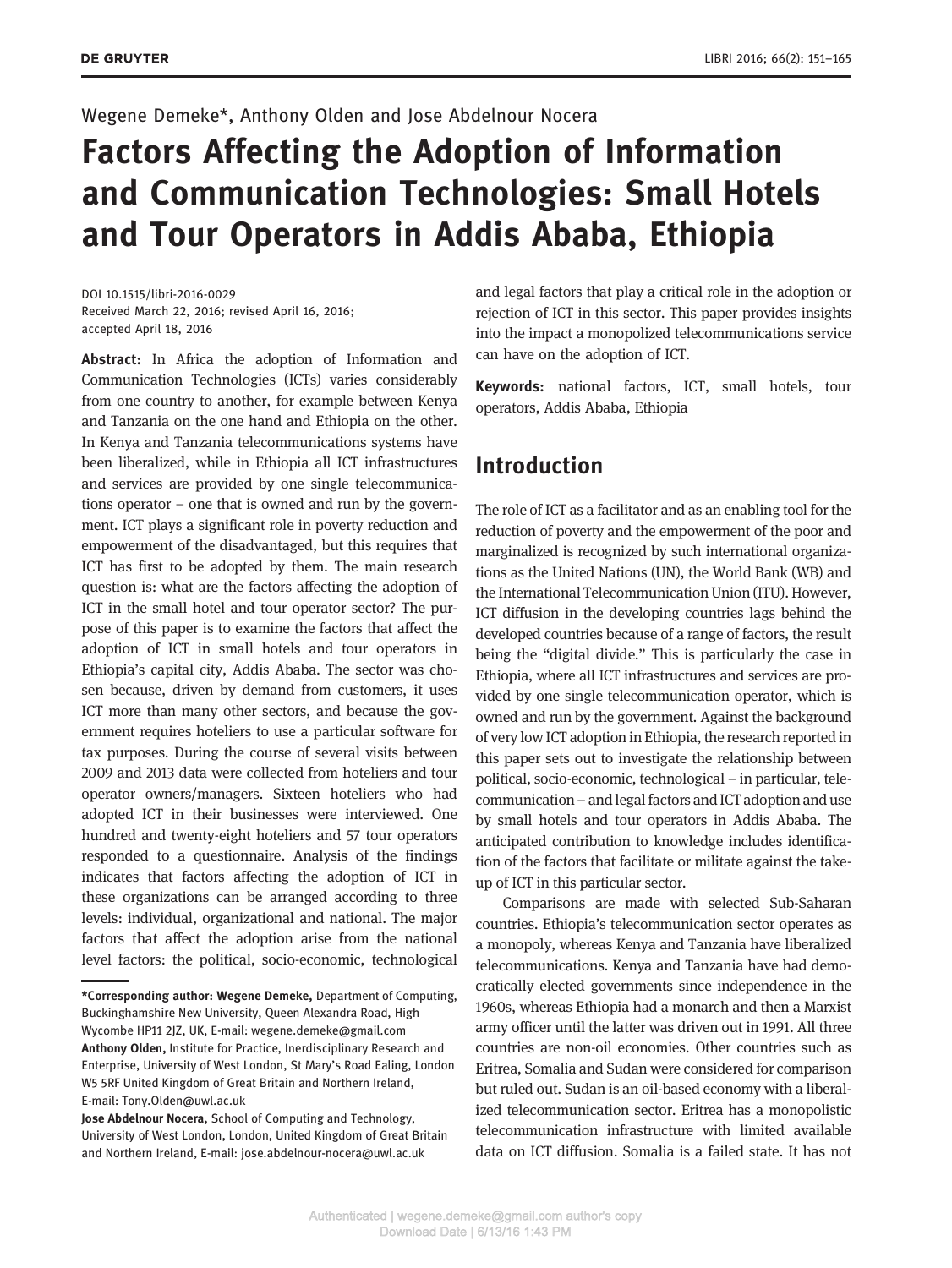had a functioning government since the 1980s, and part of it seceded as the Republic of Somaliland in the early 1990s. However, the war in Somalia and repressive government in Eritrea have resulted in large diasporas notable for their enthusiastic adoption of modern telecommunications (Issa-Salwe and Olden 2008).

#### Level of ICT in Ethiopia

The ICT Development Index (IDI) shows the ranking of Ethiopia compared to other countries. The data indicate that the Ethiopia's rank remains the same at 150 out of 157 countries for 2010 and 2011. The IDI ranking for Ethiopia shows a reduction from 150 to 151 during 2012. The IDI indicator shows a slight improvement from 1.22 to 1.24

Table 1: ICT development index.

| <b>Economy</b>       | Rank<br>2012 | IDI<br>2012 | Rank<br>2011 | IDI<br>2011 | Rank<br>2010 | IDI<br>2010 |
|----------------------|--------------|-------------|--------------|-------------|--------------|-------------|
| Uganda               | 130          | 1.81        | 130          | 1.72        | 136          | 1.53        |
| Rwanda               | 141          | 1.66        | 143          | 1.54        | 140          | 1.5         |
| Zambia               | 132          | 1.77        | 137          | 1.64        | 137          | 1.53        |
| Mauritania           | 133          | 1.76        | 133          | 1.7         | 138          | 1.53        |
| Cameroon             | 136          | 1.72        | 136          | 1.66        | 135          | 1.54        |
| Tanzania             | 142          | 1.65        | 141          | 1.57        | 139          | 1.52        |
| Congo (Rep. of the)  | 147          | 1.31        | 146          | 1.3         | 133          | 1.55        |
| Benin                | 143          | 1.6         | 142          | 1.57        | 141          | 1.49        |
| Madagascar           | 149          | 1.28        | 147          | 1.28        | 142          | 1.41        |
| Malawi               | 145          | 1.43        | 145          | 1.41        | 143          | 1.37        |
| Mali                 | 144          | 1.54        | 144          | 1.43        | 147          | 1.24        |
| Congo (Dem. Rep.)    | 147          | 1.31        | 146          | 1.3         | 149          | 1.18        |
| Mozambique           | 148          | 1.31        | 149          | 1.26        | 145          | 1.26        |
| Guinea               | 152          | 1.23        | 151          | 1.2         | 146          | 1.25        |
| Liberia              | 146          | 1.39        | 148          | 1.27        | 148          | 1.2         |
| Ethiopia             | 151          | 1.24        | 150          | 1.22        | 150          | 1.09        |
| <b>Burkina Faso</b>  | 154          | 1.18        | 154          | 1.11        | 152          | 1.06        |
| Eritrea              | 153          | 1.2         | 153          | 1.15        | 151          | 1.08        |
| Central African Rep. | 156          | 1.00        | 155          | 1.00        | 153          | 0.96        |
| Chad                 | 155          | 1.01        | 156          | 0.94        | 155          | 0.85        |
| Niger                | 157          | 0.99        | 157          | 0.93        | 154          | 0.88        |

between 2011 and 2012. The average IDI value change between 2011 and 2012 is 0.2, whereas in the case of Ethiopia it is just 0.02 (Table 1). This indicates that Ethiopia's ICT development is lagging behind other countries. The data from ITU indicate the low-level penetration of ICT in the country (ITU 2013a).

The growth of mobile phones and the Internet in the developing world has been remarkable, but the figures for Ethiopia are disappointing when compared with those of other Sub-Saharan countries. At the end of 2012, as shown in Table 2, mobile phone users as a proportion of the population in Kenya amounted to 71.9 %. In Tanzania, the figure was 57.1 %, whereas in Ethiopia it was 23.7 %. A high proportion of individuals living in Kenya (32.1 %) had access to the Internet. In Tanzania, the figure was 13.1 % but in Ethiopia it was just 1.5 %. The telecommunication sector has been liberalized in most African countries, including Kenya and Tanzania. Ethiopia, however, is among the three countries in Africa that maintain restrictions on Foreign Direct Investment (FDI) in the telecommunication sector, the others being Eritrea and Djibouti.

The ITU report on measuring the information society provides a comparison of ICT development among countries. The report encourages governments to examine their telecommunication policies. These recommendations and conditions are not welcomed by all. For example, the government of Ethiopia responded as follows through Dr Debretsion Gebremichael, Minister of Communication and Information Technology: "ICT is developing in Ethiopia, the method used by ITU is not accurate enough to measure its progress" (Mekonnen 2013). This shows that the Ethiopian government argued about the methodology used by ITU to measure the digital divide rather than acknowledging the lack of diffusion.

# ICT Policies

Batchelor et al. (2005) argue that government policies have to focus on building the ICT infrastructure. As to how to

Source: ITU (2013a).

Table 2: Comparison ICT indicators for selected Sub-Saharan countries.

|          | % of individuals using the<br><b>Internet</b> |      | <b>Fixed telephone</b><br>subscribers per hundred<br>inhabitants |      | Mobile phone subscription<br>per hundred inhabitants |      | Percentage of household<br>with computer |      |      |      |      |      |
|----------|-----------------------------------------------|------|------------------------------------------------------------------|------|------------------------------------------------------|------|------------------------------------------|------|------|------|------|------|
|          | 2010                                          | 2011 | 2012                                                             | 2010 | 2011                                                 | 2012 | 2010                                     | 2011 | 2012 | 2010 | 2011 | 2012 |
| Ethiopia | 0.8                                           | 1.1  | 1.5                                                              | 1.1  |                                                      | 0.9  | 8.3                                      | 16.7 | 23.7 | 1.4  | 1.8  | 2.1  |
| Kenya    | 14                                            | 28   | 32.1                                                             | 0.9  | 0.7                                                  | 0.6  | 61.6                                     | 64.8 | 71.9 | 5.6  | 7.8  | 8.8  |
| Tanzania | 11                                            | 12   | 13.1                                                             | 0.4  | 0.3                                                  | 0.4  | 46.8                                     | 55.5 | 57.1 | 3.6  | 4    | 4.4  |

Source: ITU World telecommunication/ICT indicators database ITU (2013a).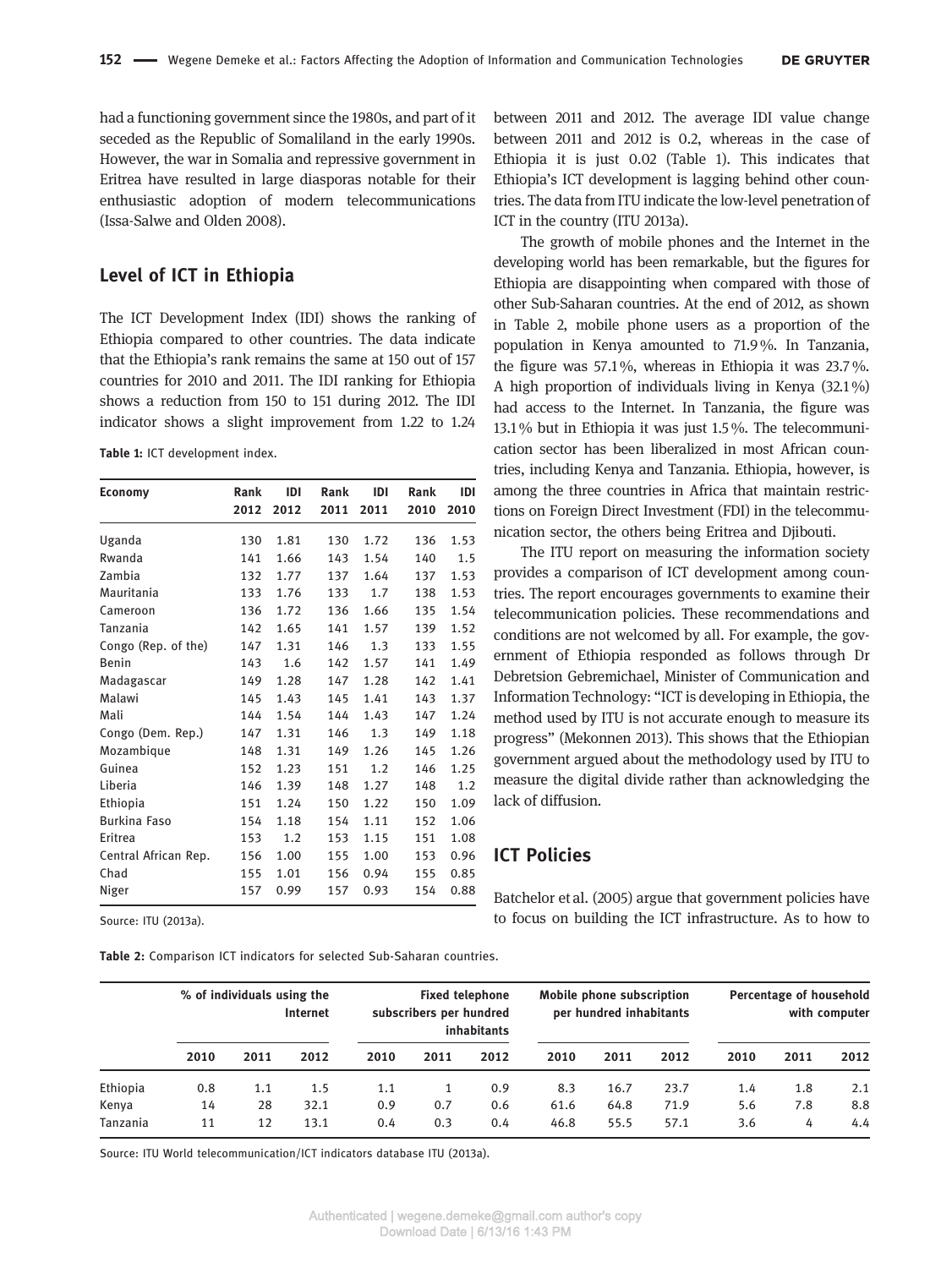minimize the effects of the barriers, they recommend two factors that would enable the full potential of ICTs to reduce poverty. Firstly, ICT capacity building by mainly government and other stakeholders needs to be accelerated. Secondly, ICT content should focus on health, education and the creation of favourable economic conditions. However, according to Chisenga (1999), in Sub-Saharan Africa governments ignore ICT or deliberately limit the availability of information.

The Plan for Accelerated and Sustained Development to End Poverty (PASDEP) outlined the national telecommunication policy of the Ethiopian government. This plan ran from 2005 to 2010. The Growth and Transformation Plan (GTP), which followed, ran from 2010 to 2015. It underlined the importance of telecommunication services for development and poverty reduction. There were five elements in its strategy:

- promoting human resource development in the ICT field;
- mainstreaming the use of ICT in all sectors of the economy, in the administration of government, and in the education system;
- developing the necessary telecommunication infrastructure;
- promoting research and development through ICT;
- and creating the enabling legal and regulatory framework.

However, the strategy failed to identify how these five elements could be achieved. It further stated that 85 % of the country's population lives in the rural areas. The rapid development of the rural economy depends on access to an adequate level of telecommunication services. According to the PASDEP document, the aim was to develop rural telecommunications and provide basic telephone and data services for 300 rural towns. Public access to telecommunication services was to be increased.

The documents acknowledge that developing telecommunication service coverage requires a considerable level of investment in terms of technology and expertise. To do so, the government intended to engage with a strategic partner in the development of telecommunication infrastructure. In June 2010, France Telecom took over the management of Ethiopian Telecommunication. Although the number of telecommunication subscribers grew, the growth in numbers and service provision was not as significant as in other Sub-Saharan countries. Government ownership, regulation, the absence of competition and tariff policies remained the same: a government-owned public telecommunication organization and

a semi-autonomous regulator, both reporting to the same government ministry.

Liberalization, regulation and competition in the telecommunication sector increase the availability of services and growth of infrastructure as a result of the higher level of investment. This is generally followed by a lower tariff (Maiorano and Stern 2007; Fink et al. 2003). Stern and Trillas (2003) argue that independence of the telecommunication regulator results in better services in the sector. The historical data have not yet sufficiently indicated the gain from an independent regulatory framework. However, Stern and Trillas (2003) argue that poor regulatory framework in developing countries affects the industry negatively:

We can show the disasters that result from regulatory arrangements with poor governance, including the bad outcomes arising from wide, non-accountable discretion, particularly in developing countries. (Stern and Trillas 2003, 201)

Furthermore, ICT's role is expanding in other areas as a result of technological innovations, thus creating new channels of communications such as the social media. This empowers individuals and groups, which in turn attracts the attention of governments. The government of Ethiopia keeps close control on the use of ICT in the country. After the 2005 disputed election, ETC stopped text service throughout the country. Though the government did not provide any explanation for this service suspension, one can assume that the opposition used texting to organize their campaign before the election (Blunt 2007). Texting service resumed in 2007 after two years of complete absence. In 2012, Skype and similar voice-over-IP services became illegal and a crime punishable by fifteen years of imprisonment (Moskvitch 2012). The recent report by the Committee to Protect Journalists (CPJ) indicates that censorship of information flow in Ethiopia is on the increase. News websites and blogs are increasingly banned by new pervasive filtering systems in the country.

# National Level Factors Affecting Adoption or Rejection of ICT

The factors that affect the adoption of ICT by individuals or organizations can be divided into two: those that are external to the individual or organization and those that are internal (Lefebvre and Lefebvre 1996). The factors behind adoption or rejection are shown in Figure 1. The internal factors are divided into three: the worker,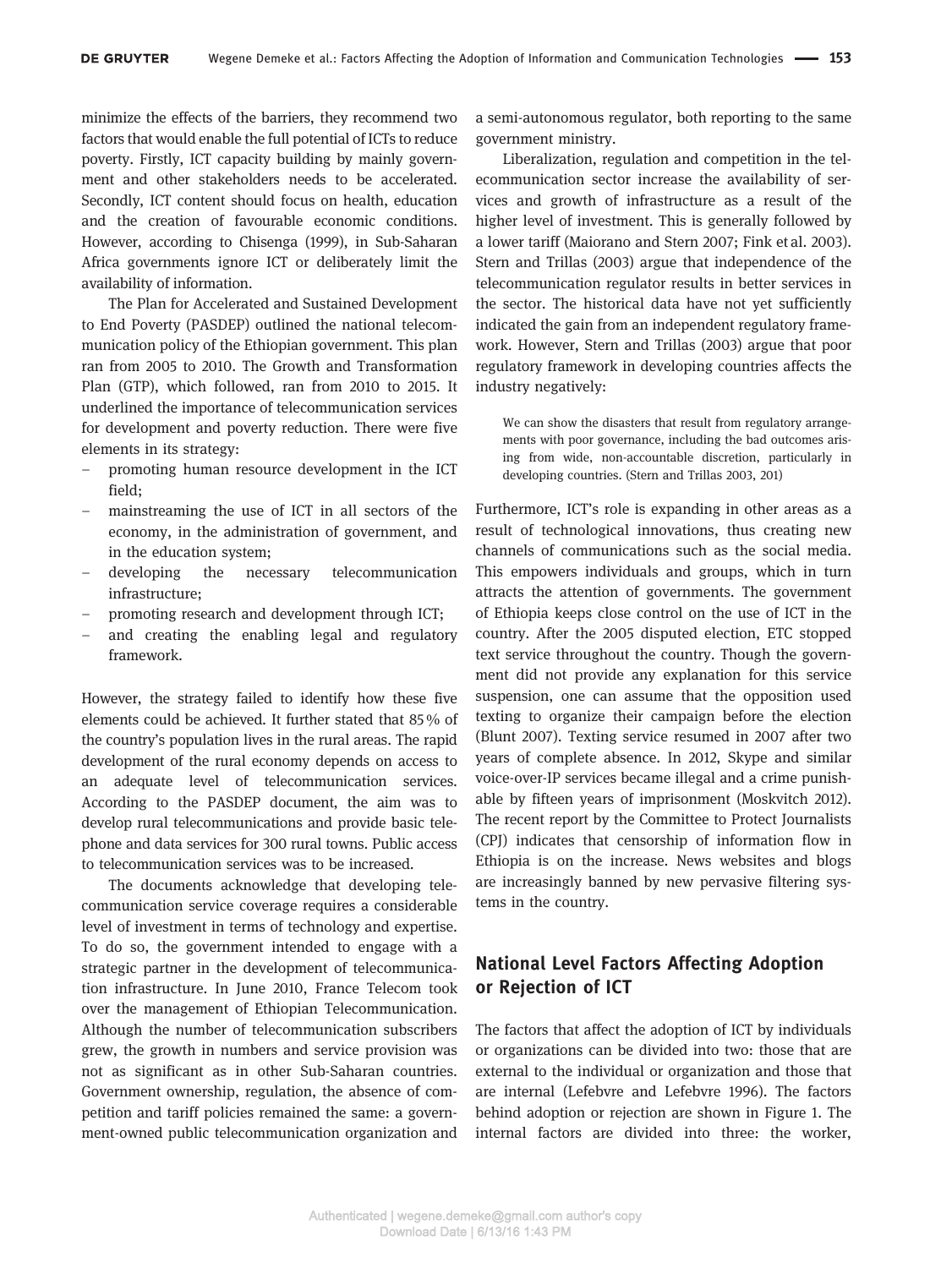

Figure 1: Levels of determinants of technology adoption; adopted and modified from Lefebvre and Lefebvre (1996, 29).

the managerial and the organizational. In the case of micro and small organizations, the internal adoption factor is mainly influenced by the characteristics of the owner/manager of the establishment. However, the workers in these establishments have some input, such as in contributing to the technical knowledge or influencing the owner/manager to adopt or reject the innovation.

External level factors are outside the control of individuals and organizations. They can be divided into three. Firstly, at the industrial level, the main focus is on the particular factors affecting the sector to which the organization belongs. For example, the hotel and tour operators sector has different characteristics from the manufacturing sector. Secondly, at the national level, the Political, Economic, Social, Cultural, Technological, Environmental and Legal (PESCTEL) factors play a critical role in the diffusion of innovation in the country. These factors are specific to that particular country. Thirdly, on the international front, the factors arise because of the characteristics of innovations that cross national boundaries and hence are governed by international agreements. These agreements determine the technical standards and pricing of services offered by these systems. International organizations have prescribed policies, particularly for developing countries, on many areas including telecommunications and the structure of the electric power sector. Though these prescriptions have been criticized for being "one fit for all," they put pressure on developing countries to change policies. The focus of this paper is on the national level factors that affect the adoption of ICT.

Many researchers argue that at the national level, PESCTEL factors play a significant role in the adoption of ICT. This is particularly the case in developing countries (see for example Estache et al. 2009; Maiorano and Stern 2007; Gasmi et al. 2009; and Gagliardone 2014). Furthermore, ICT availability, pricing and technical support are all affected by these factors. The telecommunication policy and strategy on the national level set out how the market operates: the liberalization, competition and independent regulation of the market.

The Broadband Commission (2013) argues that countries which have a liberalized market have a higher level of uptake of broadband services, 1.4 % higher on average for fixed broadband and up to 26.5 % higher for mobile broadband. Its other recommendations include reviewing and reducing taxation. The Commission argues that the revenues raised by taxation of ICT services and devices are more likely to be lower than the broader economic advantages obtained through greater use of telecommunication services. These recommendations are controversial. Gagliardone (2014) argues that some recommendations by international organizations tend to benefit big companies rather than developing countries.

#### Political Factors

The telecommunications policy of a nation determines how the sector functions, including its ownership and competitiveness. This condition determines the affordability and availability of ICT and plays a critical role in the adoption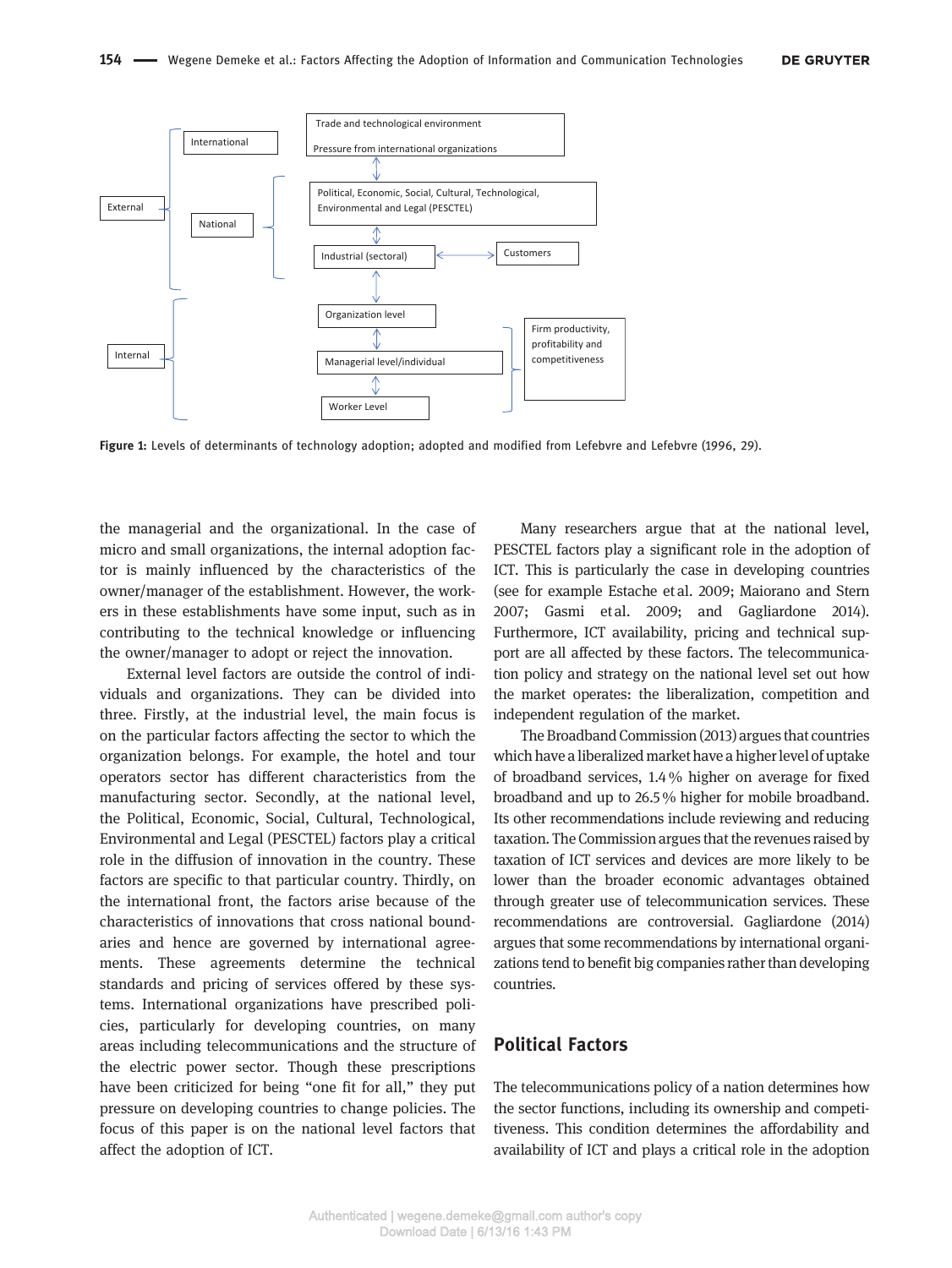and diffusion process. The ability of national political conditions to reform the telecommunication policy depends on how the political system is organized. Li et al. (2005) argue that the political structure – and especially the decisionmaking apparatus and the ideology of the legislature – plays a critical role in opening up the market. Furthermore, reform in the sector is less likely in countries where the incumbent operators have already made a large investment. In addition, Galal and Nauriyal (1995) and Levy and Spiller (1996) argue that the political structure and the configuration of interest groups determine the likelihood of telecommunication reform. There is a high level of investment in Ethiopian telecommunication. China's Zhanxing Telecom Corporation (ZTE) invested \$1.3 billion dollars. Whether this will be a hindrance for the liberalization of Ethiopian telecommunications will become clear in the future (Davison 2012).

The political context of a country determines how the telecommunication sector is organized and functions. Gasmi et al. (2009) point out that the quality of the political institutions, that is the political accountability, is a key factor in creating a strong regulatory body for the telecommunication sector. Countries that have accountability in their political system create a strong and effective regulatory body. By contrast, Maiorano and Stern (2007) argue that the choice of a regulatory framework based on a country's institutions leads to no convincing conclusion. However, Henisz and Zelner (2001) argue that a country's political institutions play a critical role in how telecommunication services operate.

Williamson (1994) argues that if authoritarian regimes find telecommunication reform provides political benefits it is easier to reform the sector. In Ethiopia, the governing party has been in power since 1991. Although elections are conducted every five years, the conditions created by the government are not conducive to true democratic processes. Gagliardone (2014) studied the adoption of two large-scale ICT projects in Ethiopia, WoredaNet and Schoolnet. WoredaNet is a network that connects all district administrative offices to the prime minister's office. Schoolnet is a similar network used to transmit pre-recorded classes to high schools throughout the country. The adoption and implementation of these projects are driven by the ideology of the government of Ethiopia to build ethnic-based federalism. ICT is used as a tool for extending the political power of the government. This study also confirms what Winner (1980) says about technology and politics: politics plays a significant role in the uptake of ICT. A South African study indicates that politics plays an important role in how telecentres are planned and managed, and

how this is empowering certain users but not others (Braathen et al. 2012). These studies indicate the significant role played by politics in the adoption of technology, and this research investigates the factors affecting ICT adoption in the hotel and tour operators sector that originate from organizational, individual and PESTEL levels.

## Socio-economic Factors

The economic policies practised by governments and their results, such as the general economic condition, inflation management, corruption and the exchange rate, affect how organizations and individuals adopt ICT. These economic factors affect the diffusion of innovations differently: some innovations diffuse easily while others fail completely. In addition, the economic effects also vary for different social groups. A nation's economic policies affect diffusion of innovation. For example, tax policies affecting innovations that have to be imported can discourage organizations and individuals from adopting them. General economic conditions determine the trend in pricing and affordability of the innovation, which affects an organization's ability to adopt it (Gurbaxani and Mendelson 1990). Krieg (1995) argues that widespread low-level economic conditions result in a deficiency of material wealth, which in turn inhibits the adoption of technology in poor communities.

The telecommunication sector is growing continuously, according to ITU (2013b) the revenue from services in this sector contributes 4 % of GDP in Sub-Saharan countries. In many cases, there is a positive relationship between GDP per capita and adoption of an innovation by organizations and individuals. The higher the GDP per capita of a nation, the more likely that innovation adoption increases by organizations and individuals (Billon et al. 2009). Its influence is further enhanced by the development of the Internet. This provides access to information and has the ability to organize individuals and social groups to empower them to influence political and social issues.

# Telecommunication Factors

Between 1985 and 1999 many developed countries reformed their telecommunication policies, resulting in the improvement of their telecommunication networks. As a result, both teledensity and labour productivity more than tripled (Fink et al. 2003). The rapid growth of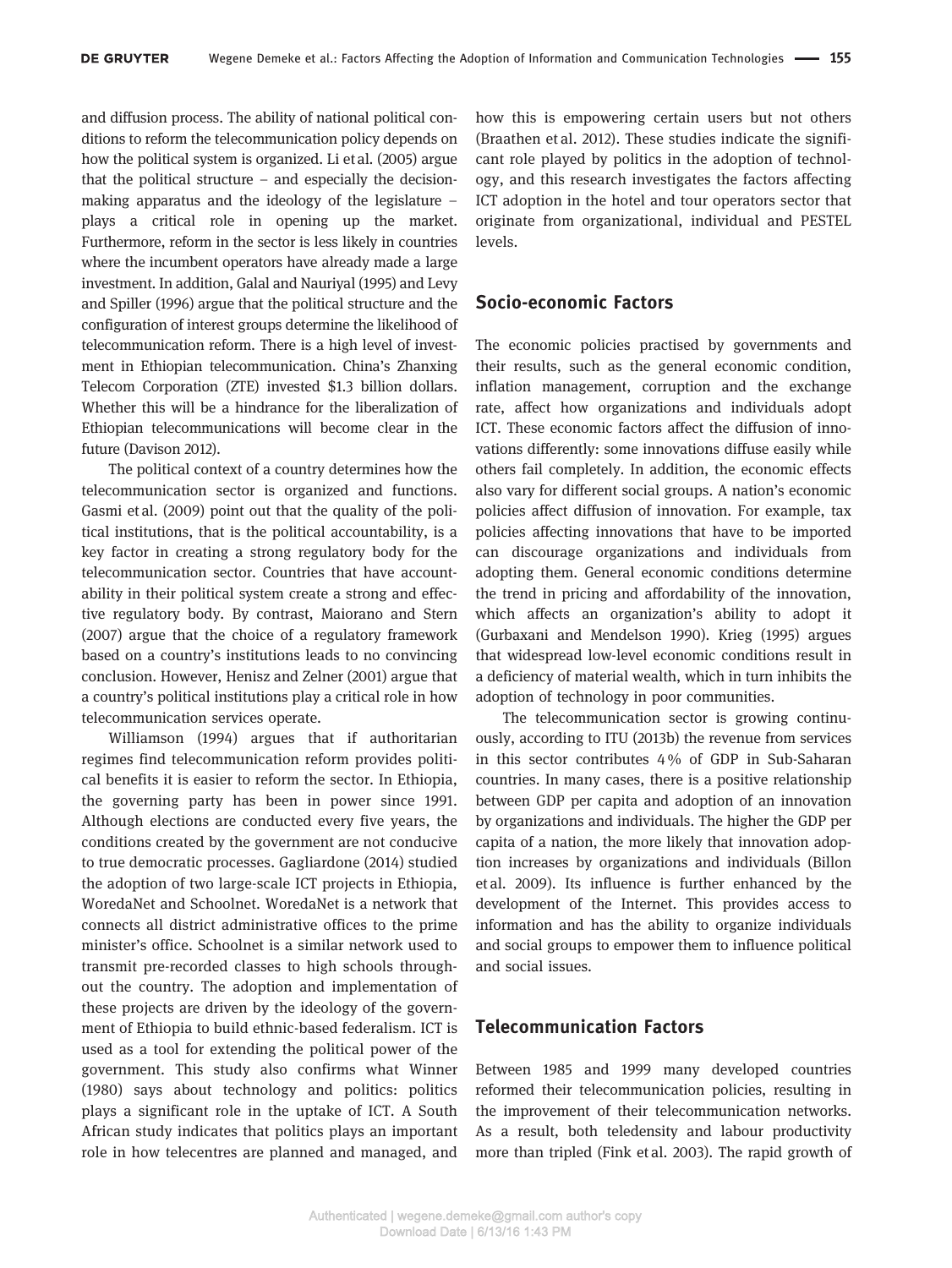technological innovations in the past three decades transformed how individuals and organizations communicate, work and interact. Traditional telecommunication services have been transformed beyond recognition, changing the generation, transformation and communication of information, and creating instant communication between individuals and organizations. One of the barriers to the adoption of technology in the Least Developed Countries (LDC) is the unreliable telecommunication infrastructure. Karanasios and Burgess (2008) show how SME owners use innovative methods to overcome the inadequate and unreliable infrastructure by using a satellite link to connect to their customers.

The adoption of ICTs can have unanticipated effects for individuals, groups and organizations. As Soper and Demirkan (2012) argue, the effects of the mobile phone on fostering democracy and empowerment in the emerging countries were not anticipated – and yet it does just that. The Internet provides transparency, thus curbing corruption. For example, in Kenya and elsewhere in Africa, the use of the mobile phone for finance was not part of the design for mobile phones, and yet it fulfils this purpose (Ngugi et al. 2010). Furthermore, the unanticipated effects of ICT adoption encompass many areas, including the social, economic and political sphere of a nation.

## Legal Factors

The lack of legislation dealing with emerging technologies has been noted in both developed and developing countries and is more pronounced in the latter (Ng'ang'a 2009). According to Ng'ang'a, Kenya had no legislation to deal with threats arising from identity theft, computer crime, money laundering and fraud. On the other hand, government intervention through regulations can be a positive force for research into the development of new products, for example in the case of dangerous substances. Taylor et al. (2003) instance the research and development of environmental control technology for hazardous substances such as sulphur dioxide (SO2) and the results of the diffusion of innovations of such technology. The law forces organizations to adopt the new technology.

# Methods

An exploratory initial visit to Addis Ababa investigated the adoption of ICT by various sectors of the economy. The hotel sector was decided upon for the reasons given earlier in the Introduction. Mixed methods research methodology was found to be appropriate for this study in two ways. Firstly, the qualitative data helped to explore the phenomenon under investigation. Secondly, the survey data provide the factors that affect the adoption of ICT from a large sample, complementing the qualitative method. Other researchers (Ridenour and Newman 2008; Teddlie and Tashakkori 2009) argue that the use of mixed methods research is advantageous in a number of ways: qualitative and quantitative methods provide better or stronger inferences than the single method. The qualitative method provides rich narratives, deep insights into the phenomenon under study. The quantitative method provides breadth to a study by providing data from a much larger sample, and from various focused areas of key aspects of the phenomenon not covered in the qualitative method. The use of mixed methods can provide better inferences (Venkatesh et al. 2013). The most important advantage of this method is its ability to provide triangulation of qualitative and quantitative data to develop a deeper understanding of the phenomenon under investigation (Denzin 2006; Silverman 2005; Stake 1996).

A second visit sought out research participants from the hotel sector: some hoteliers agreed to participate but no government-run organization was willing to be involved. Tracking down hotels and tour operators proved complex. The city is divided into ten administrative regions. However, many hotels and tour operators tend to concentrate near the airport, or where international organizations are located. It proved difficult to locate many small hotels because the Ministry of Trade and Industry lists are not up-to-date and the Ethiopian Mapping Agency does not provide detailed maps. Local Administrative offices were consulted, local contacts assisted, and snowballing was used.

On a third visit, the intention was to interview the person who made the decision to adopt or reject ICT, or at least knew the reasons that led to the decision. Face-toface interviews were conducted with 16 hoteliers who had adopted ICT in their businesses.

On a fourth visit data were gathered by questionnaire from hoteliers and tour operators with the assistance of a locally based research assistant, an individual with more than twenty years' experience of collecting data for the Ethiopian Central Statistics Agency. The assistant continued the work, and ultimately data were gathered by questionnaire from a total of 128 hoteliers and 57 tour operators. The first author or the research assistant went through the questionnaire with the respondents and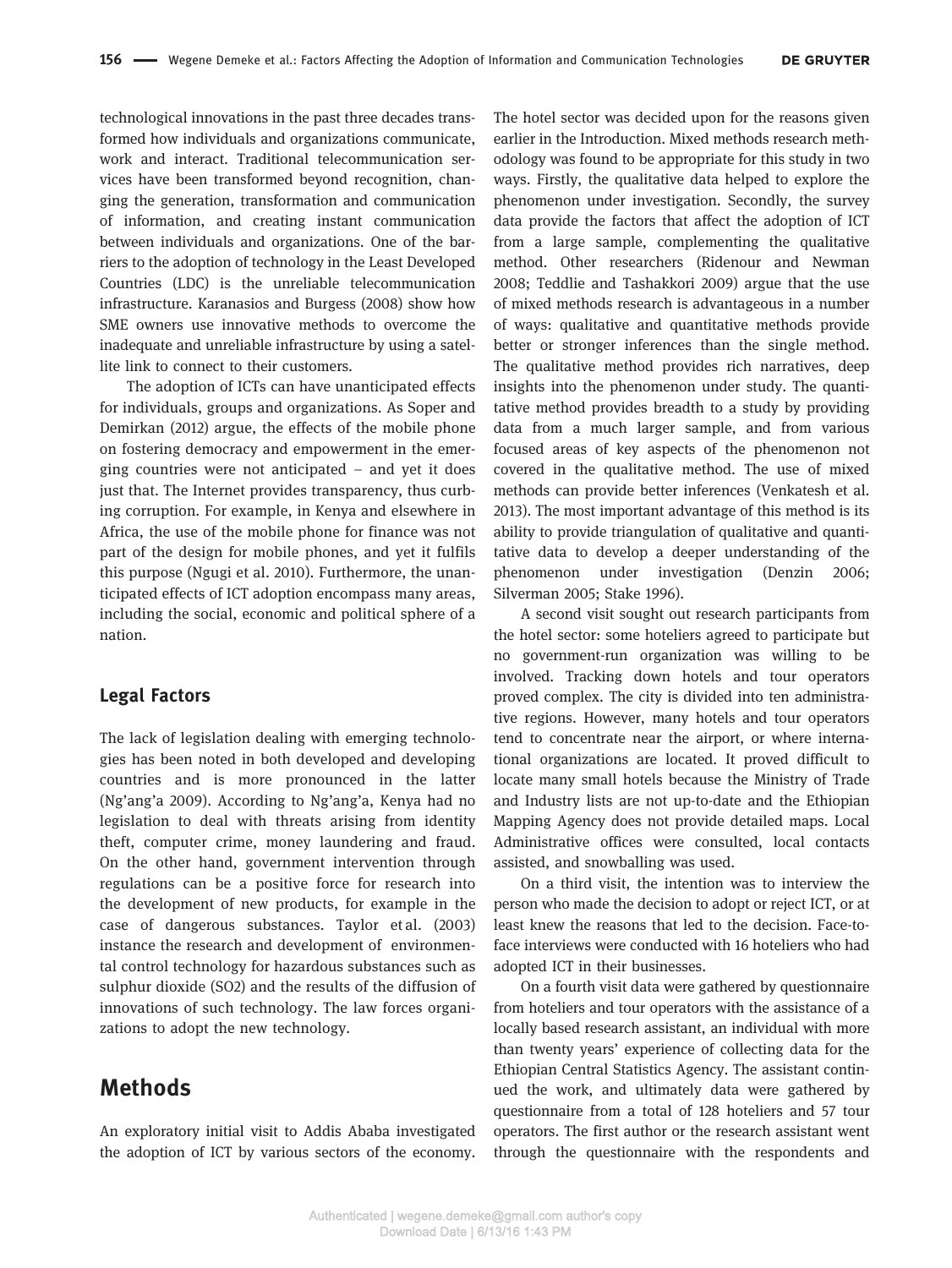wrote down the answers. Questions were in Amharic and translated into English. The questionnaire covered the following:

- demographic data;
- hotel or tour operator details;
- perception of ICT knowledge;
- ICT adopted tools and use;
- ICT adoption or resistance to adoption factors;
- impact of ICT:
- information-seeking behaviour.

The qualitative data were analysed using NVivo software: first ideas were coded, and then themes identified using similar codes. The data were collected and coded by the first author. This is an exploratory study, and hence inductive coding was used for the generation of the categories from the data itself (Miles and Huberman 1994). Being an exploratory study, it was not possible to generate categories prior to data collection. Inductive coding was found to be appropriate for the analysis. To verify coding consistency, part of the data was re-coded by the same author after a lapse of a few months and the results compared. A high level of coding similarity was found. Furthermore, triangulation was used to confirm findings from the survey methods and sources of information to confirm the validity of coding.

In the case of quantitative data, SPSS was used to analyse data, then both findings compared and aggregated to come up with the factors that cause the adoption of ICT and the factors that hinder its adoption.

Because the first author has contacts in Addis Ababa and his first language is Amharic, it was assumed that the fieldwork would be straightforward. This did not prove to be the case. Initial e-mails in Amharic to owners/managers of hotels were almost all ignored. Face-toface approaches proved more successful, but it often took a number of visits before the interview took place. Government employees were afraid to say anything that might be interpreted as criticism. These and other issues associated with the conduct of the research have been reported elsewhere (Demeke and Olden 2012).

A fifth visit to Addis Ababa provided the opportunity to discuss findings in person with the research assistant. The five visits were made between 2009 and 2013.

# Overview of Findings

The findings presented here are based on the data collected using survey and interview methods. The findings indicate that factors affecting the adoption of ICT can be arranged according to three levels: the individual, the organizational and the national. The purpose of this paper is to focus on the national level factors. These have a direct influence on the individual and the organization. The political decision as to whether the telecommunication market structure should be liberalized or monopolized has a direct influence on competitiveness, ICT availability and price. This, coupled with the general national economic condition, affect individual and organizational attitude towards and capacity for ICT adoption.

The adoption of ICT among the surveyed owners/ managers of both hoteliers and tour operators are presented in Table 3, followed by the national factors that affect the adoption of ICT. The survey results indicated that tour operators adopt ICT more than hoteliers.

Table 3: Percentages of adopters among hoteliers and tour operators.

|                |     |      | Mobile Computer Broadband Website E-mail |      |      |
|----------------|-----|------|------------------------------------------|------|------|
| Hoteliers      | 100 | 35.2 | 14.8                                     | 12.5 | 32.5 |
| Tour operators | 100 | 100  | 98.2                                     | 93   | 98.2 |

The data indicate that many of the small hoteliers are not adopters of ICT. Reasons include lack of knowledge and absence of demand for the technology from their customers.

When one considers the knowledge of hotelier and tour operator owners/managers, the data indicate that 45 % of hoteliers had secondary education, while 43 % of tour operators had an undergraduate degree. The data also indicate that 100 % of tour operators adopt technology, whereas only 35 % of hoteliers adopt computers in their businesses. It seems that tour operators are greater adopters of ICT in comparison with hoteliers. The level of education seems to be one of the factors that affect the adoption of ICT in the sector. The study by Mokaya (2012) on the adoption of ICT in small enterprises in Kenya showed similar results, that level of education and knowledge has a significant effect on adoption. However, Raho et al. (1987) argue that educational commitment – the continuing learning by potential adopters of new innovation – has a more significant effect on adoption.

This research found that the least adopted technology was the one imposing the greatest knowledge demands on would-be adopters: websites (12 % adoption by hoteliers) and broadband (14 % adoption by hoteliers).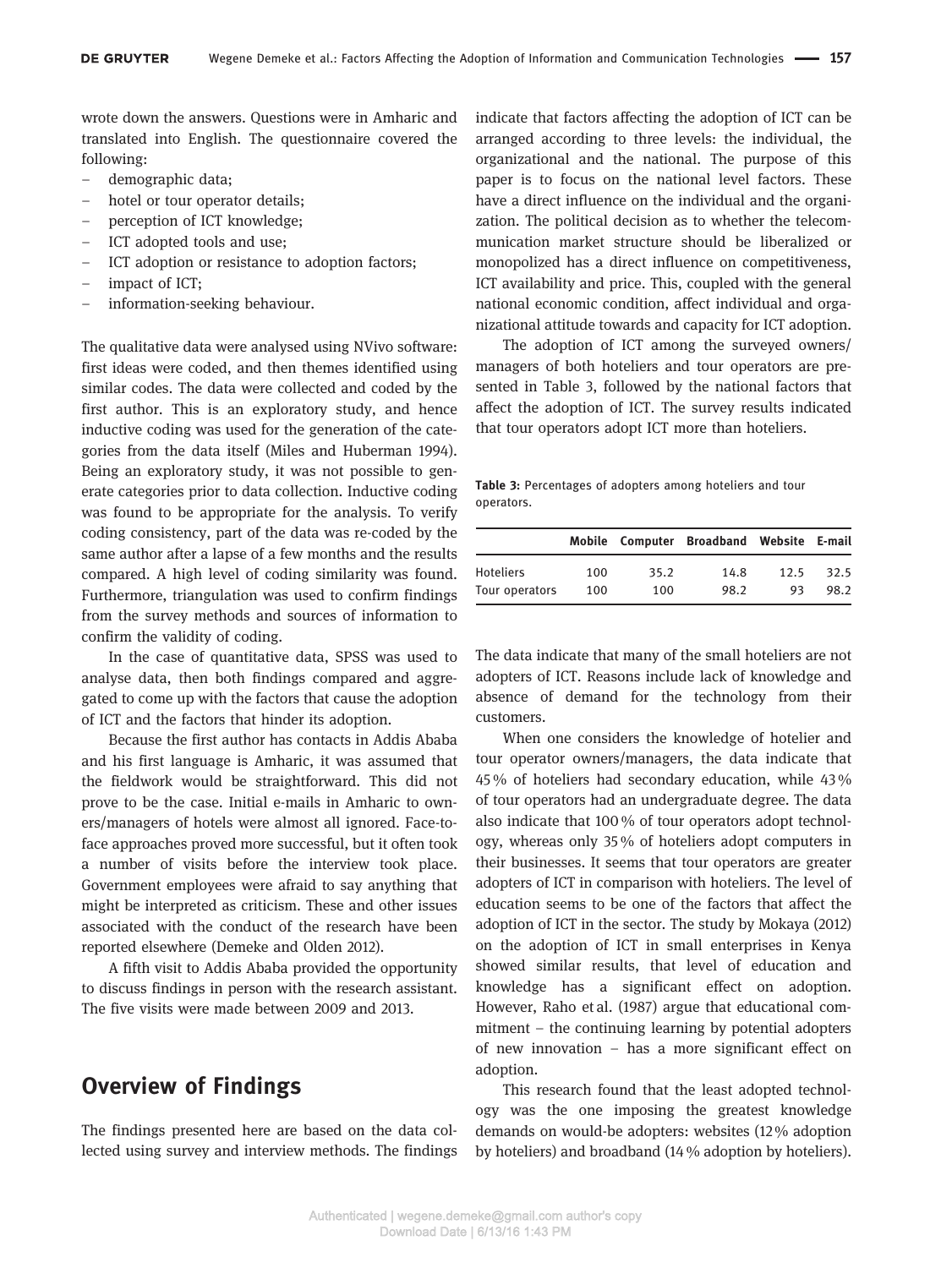Computers (35 % adoption) required a lower level of knowledge on the part of would-be adopters, resulting in a higher level of adoption. Other researchers had similar results: the higher the level of knowledge required, the less likely the technology would be adopted (Attewell 1992; Cohen and Levinthal 1990).

There is a gender divide in education. Though the situation is improving, there are deep-seated differences in gender enrolment at school. Families tend to send boys to school rather than girls. The data from this study indicate that for hoteliers 19 % were female and 81 % male. In the case of tour operator owners/managers, 53 % were male and 47 % female. The gender distribution in this sector of the economy shows gross under-representation of women in top management, especially in decision-making positions. In addition, the majority of women work for many hours in labourintensive jobs with the least amount of pay.

### Lack of Finance

The difficulties experienced by SMBEs in raising finance for improvement and investment are well documented, and it is even more difficult in developing countries. Some respondents (14 %) indicate that lack of finance is a major factor for non-adoption of a computer in their establishments. One respondent described the situation with the lack of finance as follows: "we are limited by the lack of finance, on what we do, we struggle to pay our rent". Another respondent stated: "there is always a lack of finance". Another made the same point: "this is a very small hotel and lacks financial strength".

The price of a computer is not cheap. This is a result of many factors, including 40 % import tax and an inflation level of 24 % (2012), which make a PC unaffordable, particularly for small hotels. Many respondents reiterated thelack of affordability of a computer, as one respondent pointed out: "we do not have the ability to finance the purchase of a computer". Other respondents mentioned the additional expense associated with the ownership of a computer. Hotels are required to employ new staff that have the skills and knowledge to use a computer, or provide training for existing staff. This is an additional expense for a small hotel:

... buying a computer requires the hiring of other staff with skills and knowledge to use it, and we do not have the finance to do this. (Manager)

We do not have the financial capability of employing a computer operator in our hotel. (Owner)

There is no budget to employ staff to operate a computer. (Manager)

In addition, a computer requires regular maintenance and updating from time to time to keep it in working order and to protect the data from viruses and unwanted programmes. This is an additional expense for hoteliers. Although hoteliers use computers, when they malfunction it may not be possible to maintain them because of lack of money. One respondent explained the problem as follows:

We bought a computer and we were using it for a while but now it is faulty and we are unable to fix it. (Manager)

# High Price

The prices for telecommunications services are falling in the sector; the latest figures from ITU indicate that in the last four years there has been a reduction of 82% in the price of broadband. The price in Ethiopia has dropped but it is still too expensive for many people. The price of broadband as a percentage of GNI per capita was 85% in 2011; in 2013, the price had dropped to  $71\%$  of GNI per capita (ITU 2013a). The government imposes 40 % tax on all imported ICT equipment. This makes ICTs unaffordable. Price plays a significant role in the adoption of ICT, and high price acts as a resistance factor for the adoption of ICT. Mokaya (2012) confirms this result, that the perception of high price by owners/managers restricts adoption.

#### Monopoly

ETC is the only telecommunications company in the country that provides telecommunications products and services including telephone, fax and Internet services. The choice is very limited. As one respondent stated:

The telecommunications company has an absolute monopoly. (Manager)

According to another:

In Ethiopia we have one telecoms operator and I do not think that they can provide the service for everyone. In other countries, it would be unthinkable to have a single telecoms operator. The Internet speed is 256KB/s, but it is less than that. (Manager)

The monopoly is not limited to the telecommunications service; in the hotel sector for example, the software that manages the reservation, check in and check out systems, food and beverage sales, and control system, is supplied by CNET Technologies PLC. The software, CNET, is supplied to hotels by Property Management System (PMS),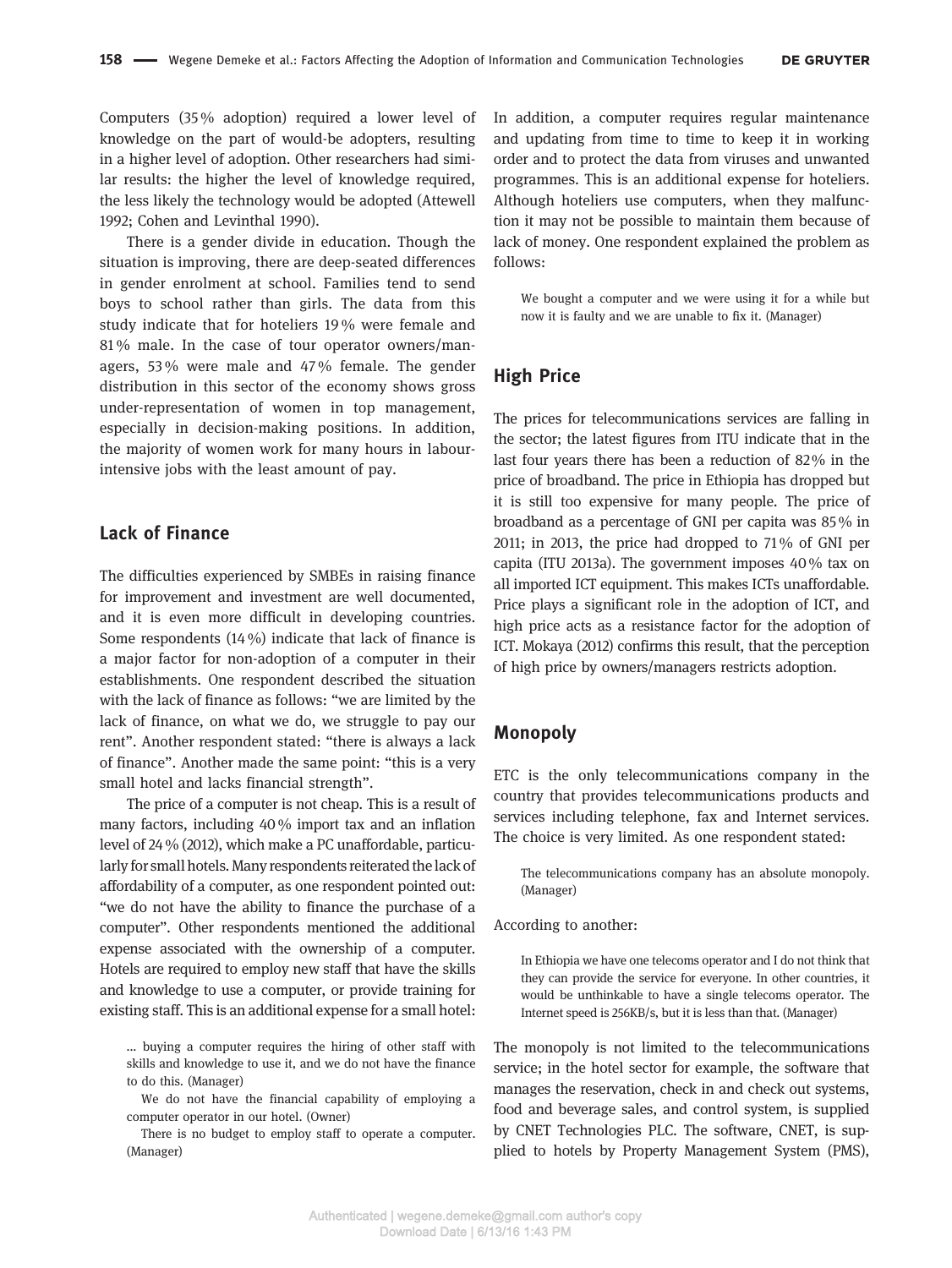and is the only software supplier to all hotels except the international chain hotels such as the Hilton and Sheraton. The CNET software installed in every hotel is directly connected to the Ministry of Inland Revenue. All sales are transmitted live to the Ministry Office for tax collection purposes. The government have given CNET a monopoly to supply, maintain and provide training on the software, at least for non-international hotels. The following interviewees expressed this view as follows:

In my understanding, CNET initiated the process of supplying software to the hotel business and requested recognition from the government that is how it started. It is a very active company, I think the government does not know or understand the consequences, or it may be the case that a decision is made to support the company by the government. Now, CNET has the biggest market share of hotel software in Ethiopia. (Manager)

CNET software diffusion is a result of the government's recognition of this company and also because the government wants it to be used. CNET provides the software, training and maintenance. It connects all the operations of the restaurant, bar and reception. I can monitor what is going on in all areas from my PC, whenever there is a problem. (Manager)

Reporting faults and maintenance of the CNET software is a sensitive issue according to respondents. Only the staff of CNET are allowed to install, upgrade or maintain the software. One of the interviewees explained the relationship between the hotelier and the software supplier as follows:

We call them whenever there is a problem and they sort it out; it costs a lot of money. There is a circular from the government that no-one is allowed to perform maintenance on the system, especially on the CNET software. The system is connected to the tax office, and sales are reported directly as they happen. If I want to employ staff to maintain the CNET system, it has to be on a part time basis and can only be a member of staff working for the CNET Company. (Manager)

The following respondent described the problem, which is not restricted to ETC but extends to the Ethiopian Electric Power Corporation (EEPC). EEPC has a monopoly on the supply, generation, distribution and maintenance of electricity in the country as well:

The telecoms operator is unable to provide the service or maintain the existing network. Recently, a new hotel was preparing to launch its service, but there was no telephone line so the owner was using a mobile phone for the front office desk. The electricity authority is not any better either, the hotel cannot get electricity because the transformer that was going to be used was still in the port in Djibouti. (Manager)

Another respondent described the inability of ETC to satisfy the demand to provide an Internet service to the hotel as follows:

The big problem is that the Ethiopian Telecommunications Corporation has no resources to serve the demand, six months ago we asked them to upgrade the broadband system, and the answer was "we do not have the resources to fulfil your request". We asked them again, a short time ago we were informed that they have the resources to provide the requested service, but they are in the process of implementing that at the moment. (Owner)

Interruption of telephone and Internet services are a regular occurrence and this is also true for electric power supply. The interruption of telephone services can last for months. However, ETC demands that hoteliers pay their monthly subscription for their telephone or broadband systems; faults are not rectified quickly and when rectified the fault frequently reoccurs. Nearly all respondents described the problem they faced with poor line quality, unreliable telephones, and broadband lines that create inconvenience for hotel staff and customers; for example, one interviewee described it as follows:

There is a nationwide problem, the broadband connections crash, and there is no connection. ETC officially apologises, especially if the failure is beyond the ability of ETC to fix it. We inform our customers what the problem is, it is a big problem for our customers, and they are disappointed with the service. We are sorry for the inconvenience caused by this to our customers. (Owner)

# Discussion of the National Level Findings

Adoption/rejection of ICTs by small hotels and tour operators in Addis Ababa is largely due to political, socio-economic, technological and legal factors. The interviews and surveys demonstrate facilitator and resistance factors that originate from Ethiopia's environment at the national level. The national context plays a vital role in the availability and affordability of ICTs in a country. The national context is reflected in the country's PESCTEL conditions. Many researchers argue that the national context is a critical factor for telecommunication service provision (Li et al. 2005; Compaine 2001; Henisz and Zelner 2001). Norris (2001) and Compaine (2001) argue that the political factor is important in reducing or increasing the digital divide.

In his study of content generation in Africa, its availability and access, Chisenga (1999) argues that the political barrier of censorship, monopoly of the telecom sector and erratic power supply are major difficulties. Furthermore, the role of social media in the Arab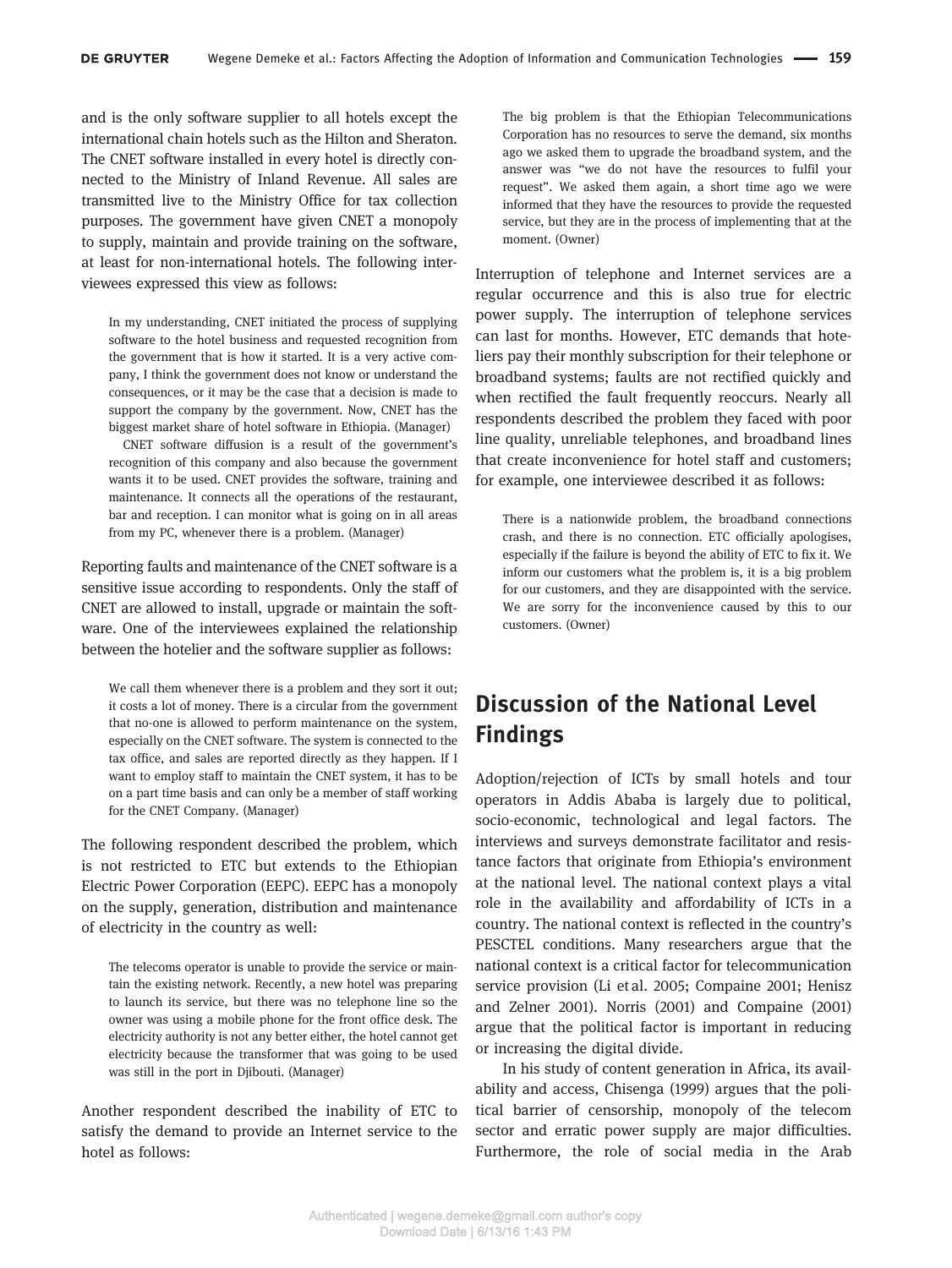revolution makes African countries wary of the technology (Shirky 2011; Kietzmann et al. 2011). In Ethiopia after the 2005 election the opposition claimed victory. In the disturbance following the demonstration called by the opposition, two hundred individuals lost their lives and tens of thousands of people were imprisoned. Text messaging was used to organize the demonstration and as a result, the government shut down text messaging for two years (Blunt 2007). Galal and Nauriyal (1995) and also Levy and Spiller (1996) argue that political structure plays a very important role in the structure and operation of telecommunication services in a country.

## Political Factors

The adoption of ICT can have unanticipated effects. According to Soper and Demirkan (2012):

ICT adoption can have unanticipated effects that reach far beyond the scope of individuals, groups, or organizations. Mobile phones, for example, were not designed to foster democracy in emerging societies, and yet they do. The Internet was not designed to constrain corruption in emerging societies, and yet it does. What we find most fascinating is that the effects do not seem to result from any international or concerted action on the part of the users of these technologies. Rather, they seem in general to be emergent properties that arise naturally when citizens in emerging societies adopt ICTs and integrate them into their lives. (Soper and Demirkan 2012, 22)

The Ethiopian government is wary of what ICTs can do, or how they can be used in society in the light of the Arab spring. The repeated response given by various Ethiopian ministers is that "we are not ready to liberalise the telecommunication sector." Although there are elections every five years, in the current parliament there is only one opposition member. The policies are formed according to the governing party's own interests. Therefore, the policy is guided by the interests of the incumbent government that is running the country. Other researchers (Galal and Nauriyal 1995; Levy and Spiller 1996) also found that the telecommunications sector policy is significantly affected by the political structure and influence of interest groups. The major factor that affects adoption of ICT in hotel and tour operator businesses is the structure of the telecommunications sector, including the lack of competition and absence of an independent regulatory body. The question here is the extent to which ICT adoption has been affected by politics.

"Technopolitics" is about how different competing individuals or groups try to impose and act on their political

goals using artefacts (Winner 1980). In his research on the adoption of two large Ethiopian ICT projects, Gagliardone (2014) conducted 92 interviews with politicians and technocrats and with other stakeholders. He argues that these projects are an extension and a means of cementing the political ideology of the government.

## Socio-economic Factors

According to the Ethiopian government, the economy has been growing in double digits for the last seven to eight years. However, others dispute this. For example, IMF estimates the growth rate to be in the range of  $6-8\%$ GDP. Others argue that the development is a result of the investment from loan and aid rather than from wealth creation (Birara 2012). This level of economic growth is impressive when compared to other countries. However, other economic indicators are showing little or no improvement; for example, the human development index is the lowest in the world, with 50 % of the population living in conditions of severe deprivation.

ICT can improve people's lives. However, the government has imposed a 40 % tax on all ICT equipment imported into the country. This makes ICT unaffordable. Price has a significant role in the adoption of ICT, with high price acting as a resistance factor. Mokaya (2012) confirms that perception of high price by owner/managers restricts adoption. Furthermore, the general economic conditions, low GNI per capita, high level of inflation (44  $\%$  in 2008, 24  $\%$  in 2012) and the devaluation of the currency by 50 % makes ICT very expensive in Ethiopia. Back in 2009, the cost of 128 Kb/s broadband was 5,000 Birr (250 pounds sterling) per month. At the same time, according to the World Bank, the average yearly income of an individual was US\$1,050. The figures indicate that broadband is very expensive for small and micro hoteliers, and this acts as an adoption resistance factor. This finding concurs with another study indicating that the price of ICT products and services play a significant role in the adoption or rejection of ICT (Davis and Kanago 1998).

Adoption of ICT, in many cases, is switching old technology for new. Switching requires skills and knowledge to use the new technology effectively. Switching costs should be affordable for the adopter if switching is to occur. However, in the case of hotels in Addis Ababa, the cost is very expensive. Hence, ICT is failing to be adopted by the hoteliers. Other studies indicate similar results; for example, Shapiro and Varian (1999)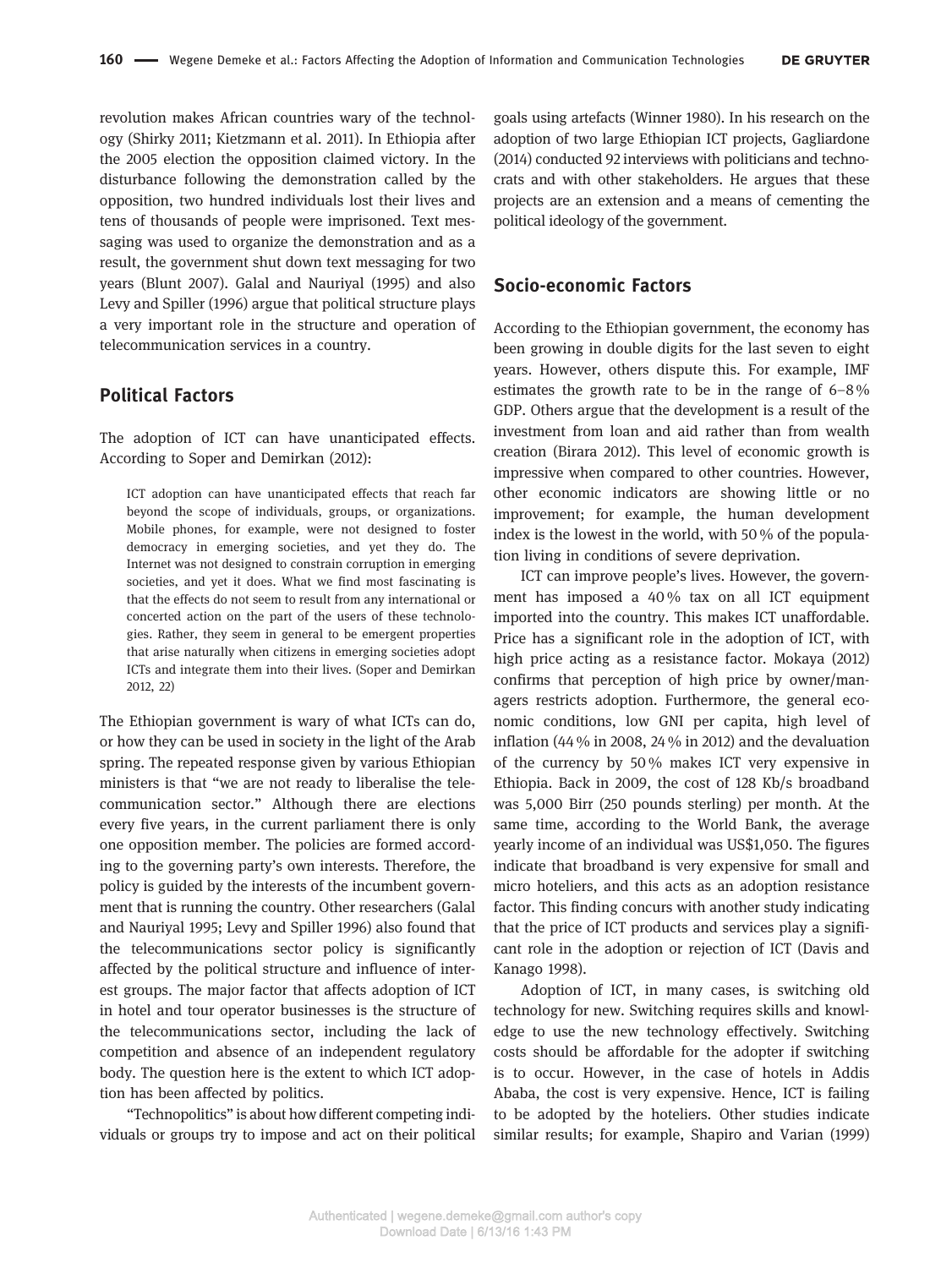showed that if switching costs are too expensive, then adoption will not take place.

One of the essential requirements for effective use of ICT is the availability of skilled human resources. Some of the factors that determine the diffusion of innovation are knowledge and awareness about the innovation by owners/managers. The data indicate that there is a lack of skilled human resources in the sector. Although there were two higher education institutions providing hospitality and tourism courses, the demand for the skilled human resources outstripped the number of graduates from these institutions.

According to the available United Nations Development Programme (UNDP) Gender Empowerment Measure (GEM) report of 2007/2008, one of the measures of inequality is the proportion of female legislators, senior officials and managers that occupy the managerial and decision-making senior posts. In Ethiopia females occupy 20 % of the total available positions (Wakins 2008). The figures from the present study are slightly lower than the UNDP figure. These gender disparities are not any different when compared with other sectors of the economy. The result is not any different when compared to other developing countries: the findings from other studies, for example in Kenya (Suda 2002), also show that these disparities are of the same proportion.

## Telecommunication Factors

Successive Ethiopian governments keep major organizations under public ownership, including telecommunications, electricity, and airline and shipping services. One of the main reasons is that profits go directly to the government treasury, giving much-needed money to support the budget. The telecommunications sector structure comprises one service provider, owned and operated by the government. The telecommunication regulatory authority regulates this monopolistic operator. However, as pointed out, the regulatory authority lacks independence. Furthermore, in a monopolistic market structure, the role of the regulatory authority is very limited. In a liberalized market structure, the main role of a regulatory authority is facilitating competition in the market. In a monopoly, the role of the regulator is unclear and ineffective in the creation of competition. In addition, in Ethiopia both the operator and the regulator report to the same government minister's office.

In the case of Ethiopia, the government chooses not to liberalize the telecommunications service. Recently the prime minister stated that the sector generates a large amount of revenue for the treasury that is used for development projects (Maasho 2013). In the past, many government officials also stated that the government was not ready to liberalize the sector (Laugh and Maasho 2013). The monopolies in the telecom and ICT sectors restrict choice and provide poor services with artificially inflated prices (Freedom House 2013). The ITU (2012) indicates that the price of broadband in Ethiopia is the second most expensive in the world. The price of a computer was more than 16 months' average salary.

In a monopoly market structure, there are likely to be shortages; the service provider may be unable to satisfy the demand. For example, there were 156,963 individuals on the waiting list for a telephone in 2004 and 18,548 in 2009. Furthermore, the telecom operator struggles to maintain the existing telephone lines: fault clearance takes weeks and sometimes months to resolve. The monopoly extends to the software and hardware suppliers of the hotel sector. CNET company provides software for hoteliers to manage their hotels. The software is mandatory for hoteliers. For small and medium hotels, affordability of such a system is important to continue trading. Furthermore, CNET upgrades its software regularly, and the upgrade price is increasing all the time. Hoteliers have no option but to upgrade, as CNET will not provide maintenance service for its old software. In addition, the software connects the hotel directly to the Inland Revenue office, where every sale is recorded on their system for Value Added Tax and other purposes. If the software system fails to connect to the Inland Revenue and if the software is not upgraded, then the hoteliers have to accept full responsibility.

Petram PLC was the only cash register supplier to the hotel and tour operator businesses. Recently another seven companies have been approved to supply and maintain hardware (Ethiopian Revenues and Customs Authority [ERCA] 2012). These cash register machines are directly connected to the ERCA office. By law, only the supplier of the cash register can carry out maintenance with the approval of ERCA.

In both of these cases, the software and hardware adoption by hoteliers and tour operators was the result of government requirements for hoteliers and tour operators. Although the policies forced hoteliers and tour operators to adopt software and hardware systems, lack of competition in the sector makes it expensive for hoteliers; it is bureaucratic, because ERCA must be informed and maintenance approved by them.

The data collected in this research indicate that different technologies are adopted to a varying degree.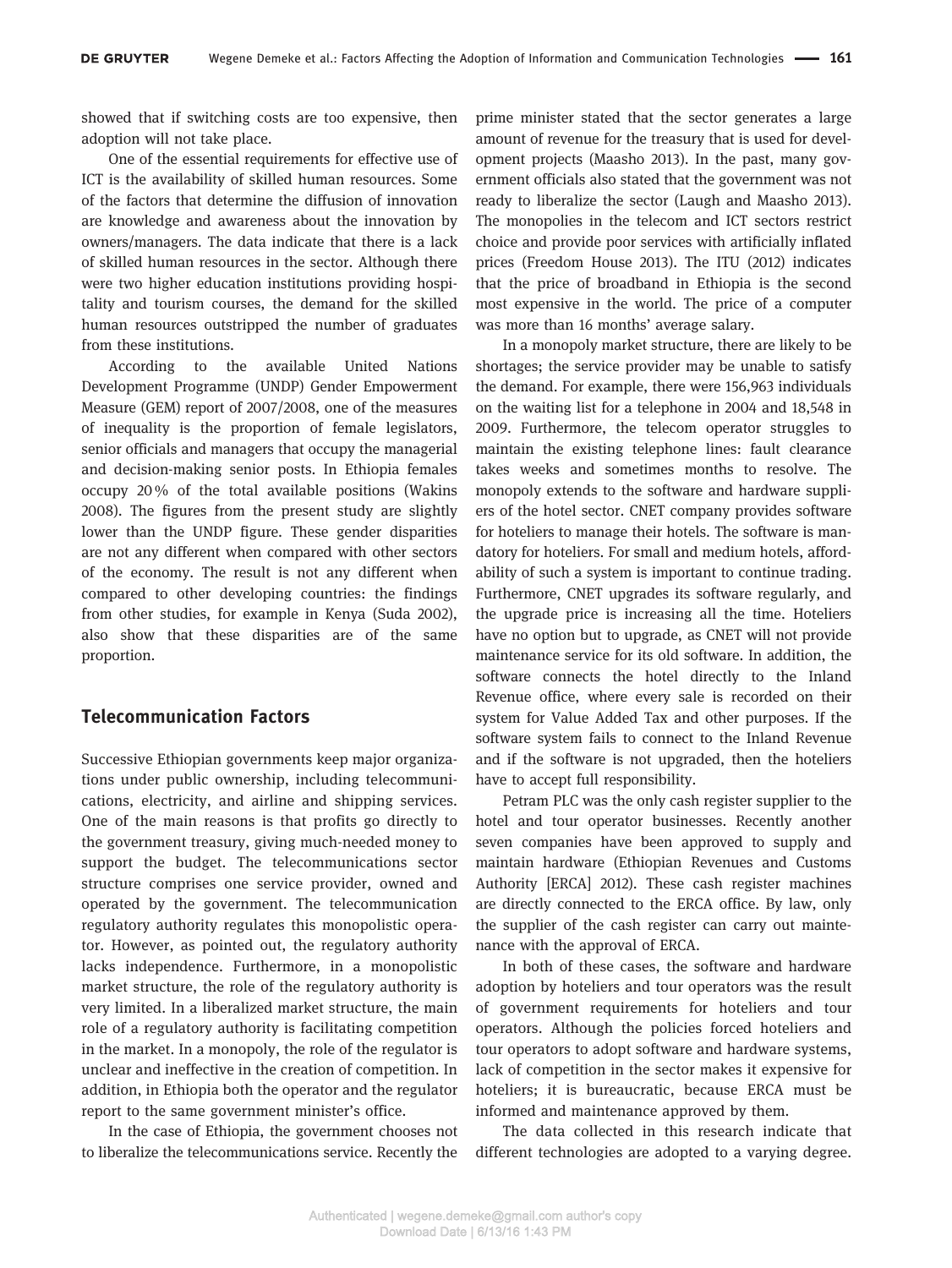For example, mobile phones are widely adopted by hoteliers and tour operators in comparison with computers, broadband or website technologies. The mobile phone was adopted by all hoteliers and tour operators in this investigation. On the other hand, no more than 14.8 % of hoteliers had adopted broadband and 12 % websites. The characteristics of the technology have a significant effect on adoption. One of the factors for the adoption of the mobile phone is its ease of use and its obvious usefulness for the adopter. This result had been confirmed by other research. Davis and Kanago (1998), for example, show that perceived ease of use and perceived usefulness facilitates adoption. Furthermore, mobile phones tend to be more affordable than broadband or websites.

The data also indicate that the adoption of broadband and e-mail was facilitated as a result of network externalities. The usefulness of technological artefacts such as broadband, mobile phones and e-mail systems increases as the number of adopters increases. Other researchers also confer this result; for example, Shapiro and Varian (1999) argue that positive value created because of network externalities facilitates adoption.

### Legal Factors

Consumer protection law is important to protect consumers from unfair practices by companies that have monopolistic power in the economy. For example, Ethiopian telecommunication service provision to its customers can be categorised as less than fair. It takes weeks and months to fix a faulty telephone line, but the service provider still insists on the line rental payment, although the line is faulty for a long time. Consumers cannot challenge such unbusinesslike behaviour by the service provider. If anyone attempts to do so, he or she might well be disconnected altogether.

There are small hotels that rent their business premises from the government housing agency. These hoteliers are not allowed to change any of the internal structure, including installing sockets to install electrical or ICT devices. The housing agency can evict these businesses any time it chooses. The lack of legal protection for these businesses from the housing agency affects ICT investment. This restriction coupled with lack of guarantee as to how long they can rent these premises acts as a barrier for the adoption of ICT in these small and micro hotels.

#### **Summary**

Table 4 summarizes the national level factors that affect the adoption or otherwise of ICT by hoteliers and tour operators in Ethiopia.

| Table 4: List of reasons behind adoption/non-adoption, together     |  |
|---------------------------------------------------------------------|--|
| with facilitator or resistance factors, and national level factors. |  |

| ICT or Aspect of ICT              | <b>Reasons behind</b><br>adoption/non-<br>adoption                             | Facilitator/<br>resistance<br>factors | <b>National</b><br>level<br>factors |
|-----------------------------------|--------------------------------------------------------------------------------|---------------------------------------|-------------------------------------|
| Telecommunication<br>sector       | Monopoly, lack of<br>competition in the<br>telecommunication<br>sector         | Resistance                            | Political<br>policy                 |
| Telecommunication<br>sector       | Lack of an<br>independent<br>telecommunication<br>regulator                    | Resistance                            | Political<br>policy                 |
| Software                          | C-net (monopoly,<br>software supplier)                                         | Resistance                            | Political<br>policy                 |
| Hardware                          | Petram (monopoly,<br>hardware supplier)                                        | Resistance                            | Political<br>policy                 |
| <b>ICT Tax</b>                    | 40% import tax on<br>ICTs, 24-44%<br>inflation, low level of<br>GNI per capita | Resistance                            | Economic<br>policy                  |
| <b>Broadband</b>                  | Competition among<br>hoteliers                                                 | Facilitator                           | Economic<br>policy                  |
| <b>ICT Users</b><br>demographic   | Gender gap                                                                     | Resistance                            | Social<br>policy                    |
| Computer, Internet<br>and website | Lack of knowledge<br>and awareness                                             | Resistance                            | Social<br>policy                    |
| <b>Broadband</b>                  | Lack of legal<br>protection for small<br>hotels                                | Resistance                            | Legal<br>policy                     |

# Implications of Findings Together with Limitations of the Research

This research is limited in its geographical coverage, with data being collected only from the capital city, Addis Ababa. Only one sector of the economy is investigated. The unique characteristics of this sector's use of ICT to satisfy its customer base may not be shared by other sectors of the economy. Lack of cooperation from stakeholders is also a limitation.

However, the findings of the study lead to the understanding of the PESTL factors that determine the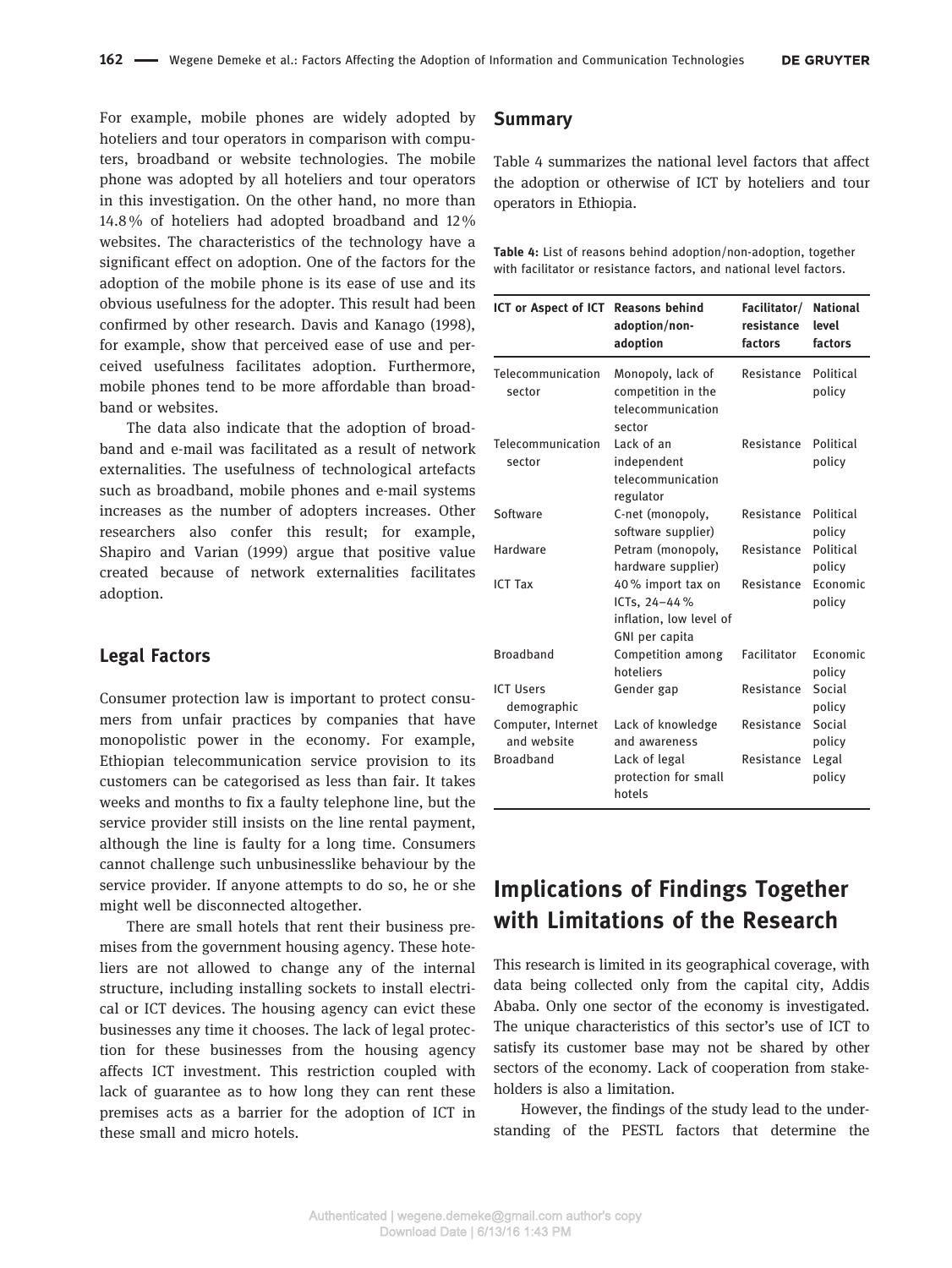adoption and use of ICTs in the small hotel and tour operator business. The research also provides insights into facilitator or resistance factors at the micro level.

# Conclusion

This research is not without limitations: the data collected are restricted to small hoteliers and tour operators in the capital city, Addis Ababa. This particular sector's unique characteristics and its tendency to use ICT to promote customer satisfaction may not be applicable to other sectors of the economy. However, the research uses primary and secondary data to reach its conclusions on the factors affecting the adoption or rejection of ICT.

As explained earlier, factors affecting the adoption of ICTs by hoteliers and tour operators can be arranged according to three levels: the individual, the organizational and the national. National level factors have a significant effect on the adoption of ICT. They determine the telecommunication market structure and the regulation mechanism, which in turn affect availability and pricing of ICT services. This paper argues that national level factors play a significant role in ICT adoption or rejection with particular reference to small hotels and tour operators in the capital of Ethiopia. These factors arise out of political, socio-economic, telecommunication and legal policies. Monopolies on ICT and on telecommunication, in particular, originate from the government's political stance. The result is poor infrastructure, limited capacity and very high prices. Kenya and Tanzania with their liberalized telecommunication systems are far more advanced. In addition, Ethiopia's economic policy imposes a 40% import tax on all ICT. This is compounded by the high level of inflation  $(24.1\%$  in 2012) (IMF 2013) in the country and the low level of GNI per capita. As a result, the price of ICT is very high compared to other countries, and high price affects adoption negatively.

The social factors include the availability of general education and the awareness or lack of awareness of new technology. The education system in place in the country does not satisfy the skilled human resource demand from the hotel and tour operator business sector. In addition, the gender gap in the sector is a reflection of the social and cultural characteristics of Ethiopian society. All of these restrict the adoption of ICT in these businesses, as does the absence of legal protection of tenancy agreements for small hotels.

The findings from this research corroborate similar research on how national policies affect the adoption of ICT (Gagliardone 2014; Hassen and Svensson 2014). These researchers show how technology is used to implement political policies. Similarly, the research reported in this paper indicates that both the political decision on the telecommunication market structure and the economic decision to impose a 40 % tax on ICT tools directly influence the adoption or non-adoption of ICT by hoteliers and tour operators.

In Ethiopia policy influences come from many directions, including international organizations such as the International Monetary Fund and the World Bank. The primary and secondary data presented in this paper show how the national political, socio-economic, telecommunication and legal contexts affect the adoption or rejection of ICT by individuals and organizations in the small hotel and tour operator sector. Since national policy affects all sectors of the Ethiopian economy in similar ways, it should be possible to extrapolate from the findings of this research. It should also be possible to extrapolate from the findings to other developing countries to a certain extent, while acknowledging that Ethiopia is unique in many ways.

# References

- Attewell, P. 1992. "Technology Diffusion and Organizational Learning: The Case of Business Computing." Organization Science 3 (1):1–19.
- Batchelor, S., N. Scott, and D. Woolnough. 2005. "Good Practice Paper on ICTs for Economic Growth and Poverty Reduction." DAC Journal 6:27–95.
- Billon, M., R. Marco, and F. Lera-Lopez. 2009. "Disparities in ICT Adoption: A Multidimensional Approach to Study the Cross-Country Digital Divide." Telecommunications Policy 33 (10/11):596–610.
- Birara, A. 2012. "The Facade of Change From the Inside: Ethiopia." Accessed 12 December 2012. http://www.ethiofreedom.com /wp-content/uploads/2013/12/Part-III.pdf.
- Blunt, E. 2007. "Ethiopians Getting Texting in Amharic." Accessed 10 June 2011. http://news.bbc.co.uk/1/hi/world /africa/7138128.stm.
- Braathen, J., H. Attwood, and J. May. 2012. "The Role of Politics in Telecentres: Cases From South Africa." International Journal of E-Politics 3 (3):1–20.
- Commission, B. 2013. The State of Broadband 2013: Universalizing Broadband. Geneva: The Broadband Commission.
- Chisenga, J. 1999. "Global Information Infrastructure and the Question of African Content." Accessed 10 December 2010. http://archive.ifla.org/IV/ifla65/papers/118-116e.htm.
- Cohen, W. M., and D. A. Levinthal. 1990. "Absorptive Capacity: A New Perspective on Learning and Innovation." Administrative Science Quarterly 35 (1):128–52.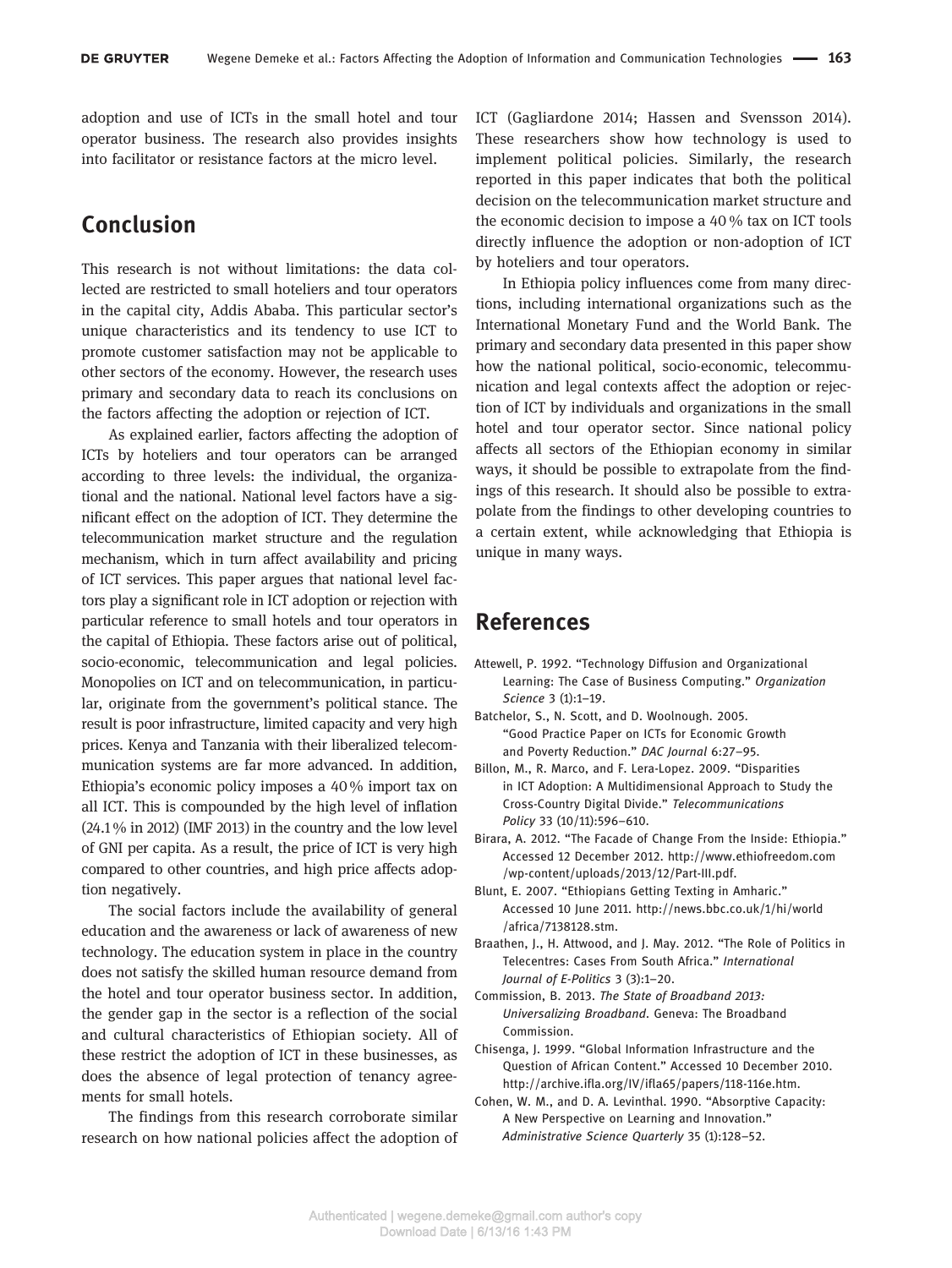Compaine, B. M. 2001. The Digital Divide: Facing a Crisis or Creating a Myth? Cambridge, MA: MIT Press.

Davis, G., and B. Kanago. 1998. "Inflation, Inflation Uncertainty, Political Stability and Economic Growth." Accessed 12 April 2012. http://www.sba.muohio.edu/davisgk/Research /newgrow.pdf.

Davison, W. 2012. "ZTE, Huawei To Be Awarded Ethiopian Telecommunications Contracts." Accessed 10 November 2012. http://www.bloomberg.com/news/articles/2012-10-11/zte -huawei-to-be-awarded-ethiopian-telecommunications-contracts.

Demeke, W., and A. Olden. 2012. "Researching the Adoption of ICT in Ethiopia: A Case Study of Small Hotels in Addis Ababa." Aslib Proceedings 64 (5):519–28.

Denzin, N. K. 2006. Sociological Methods: A Source Book, 5th ed. Chicago, IL: Aldine Transaction.

ERCA (Ethiopian Revenues and Customs Authority). 2012. "Authorized Cash Register Machine Distributer." Accessed 24 September 2012. http://www.erca.gov.et/index.jsp ?id = hot\_info&page\_index = intro.

Estache, A., A. Goicoechea, and L. Trujillo. 2009. "Utilities Reforms and Corruption in Developing Countries." Utilities Policy 17 (2):191–202.

Fink, C., A. Mattoo, and R. Rathindran. 2003. "An Assessment of Telecommunications Reform in Developing Countries." Information Economics and Policy 15 (4):443–66.

House, F. 2013. Freedom on the Net: Ethiopia. Washington, DC: Freedom House.

Gagliardone, I. 2014. "'A Country in Order': Technopolitics, Nation Building and the Development of ICT in Ethiopia." Information Technologies & International Development 10 (1):3–19.

Galal, A., and B. Nauriyal. 1995. "Regulating Telecommunications in Developing Countries: Outcomes, Incentives, and Commitment." Policy Research Working Paper no. 1520. Washington, DC: World Bank.

Gasmi, F., P. Noumba, and L. Recuero Virto. 2009. "Political Accountability and Regulatory Performance in Infrastructure Industries: An Empirical Analysis." The World Bank Economic Review 23:509–31.

Gurbaxani, V., and H. Mendelson. 1990. "An Integrative Model of Information Systems Spending Growth." Information Systems Research 1 (1):23–46.

Hassen, A. Y., and A. Svensson. 2014. "The Role of E-Commerce for the Growth of Small Enterprises in Ethiopia." Electronic Journal of Information Systems in Developing Countries 65 (1):1–20.

Henisz, W. J., and B. A. Zelner. 2001. "The Institutional Environment for Telecommunications Investment." Journal of Economics and Management Strategy 10 (1):123-47.

IMF (International Monetary Fund). 2013. World Economic Outlook. Accessed 18 October 2013. http://www.imf.org/external/pubs /ft/weo/2013/02/pdf/text.pdf.

Issa-Salwe, A., and A. Olden. 2008. "Somali Web Sites, History and Politics." Aslib Proceedings 60 (6):570–82.

ITU. 2012. "Measuring the Information Society." Accessed 20 December 2012. https://www.itu.int/ITUD/ict/publications/idi /material/2012/MIS2012\_without\_Annex\_4.pdf.

ITU. 2013a. "Measuring the Information Society." Accessed 10 January 2014. https://www.itu.int/en/ITU-D/Statistics/Documents /publications/mis2013/MIS2013\_without\_Annex\_4.pdf.

ITU. 2013b. "The Little Data Book on Information and Communication Technology." Accessed 15 April 2016. https://www.itu.int/en/ITU -D/Statistics/Documents/publications/ldb/LDB\_ICT\_2013.pdf.

Karanasios, S., and S. Burgess. 2008. "Tourism and Internet Adoption: A Developing World Perspective." International Journal of Tourism Research 10 (2):169–82.

Kietzmann, J. H., K. Hermkens, I. P. McCarthy, and B. S. Silvestre. 2011. "Social Media? Get Serious! Understanding the Functional Building Blocks of Social Media." Business Horizons 54 (3):241–51.

Krieg, R. M. 1995. "Information Technology and Low-Income, Inner-City Communities." Journal of Urban Technology 3:1–17.

Laugh, R., and A. Maasho. 2013. "Insight: In Ethiopia, State Controls Hold Back a Waking Giant." Accessed 18 September 2013. http://www.reuters.com/article/2013/09/17/us-ethiopia -economy-insight-idUSBRE98G0NR20130917.

Lefebvre, É., and L. A. Lefebvre. 1996. Information and Telecommunication Technologies: The Impact of Their Adoption on Small and Medium-Sized Enterprises. Ottawa: International Development Research Centre.

Levy, B., and P. Spiller. 1996. Regulations, Institutions, and Commitment: Comparative Studies of Telecommunications. Cambridge: Cambridge University Press.

Li, W., C. Z. Qiang, and L. C. Xu. 2005. "Regulatory Reforms in the Telecommunications Sector in Developing Countries: The Role of Democracy and Private Interests." World Development 33 (8):1307–24.

Maasho, A. 2013. "China's Huawei to Roll Out 4g Service in Ethiopian Capital." Reuters, 28 November. Accessed 29 November 2013. http://www.reuters.com/article/2013/11/29 /ethiopia-telecoms-idUSL5N0JD3BK20131129.

Maiorano, F., and J. Stern. 2007. "Institutions and Telecommunications Infrastructure in Low and Middle-Income Countries: The Case of Mobile Telephony." Utilities Policy 15 (3):165–81.

Mekonnen, Y. 2013. "Poor Quality, Pricey: Ethiopia's ICT Sector Slated by UN Report." Accessed 14 November 2013. http://addisfortune.net/articles/poor-quality-pricey -ethiopias-ict-sector-slated-by-un-report/.

Miles, M., and M. Huberman. 1994. Qualitative Data Analysis. London: Sage.

Mokaya, S. O. 2012. "The Adoption of Information and Communication Technology by Small Enterprises in Thika Municipality, Kenya." International Journal of Business and Social Science 3 (13):172–7.

Moskvitch, K. 2012. "Ethiopia Clamps Down on Skype and Other Internet Use on Tor." Accessed 10 July 2012. http://www.bbc .co.uk/news/technology-18461292.

Ng'ang'a, A. M. 2009. "Toward a Regional ICT Hub: Need for Cyber Laws in Kenya." Information Security Journal: A Global Perspective 18 (1):47–50.

Ngugi, B., M. Pelowski, and J. G. Ogembo. 2010. "M-Pesa: A Case Study of the Critical Early Adopters' Role in the Rapid Adoption of Mobile Money Banking in Kenya." Electronic Journal of Information Systems in Developing Countries 43 (3):1–16.

Norris, P. 2001. Digital Divide: Civic Engagement, Information Poverty, and the Internet Worldwide. Cambridge: Cambridge University Press.